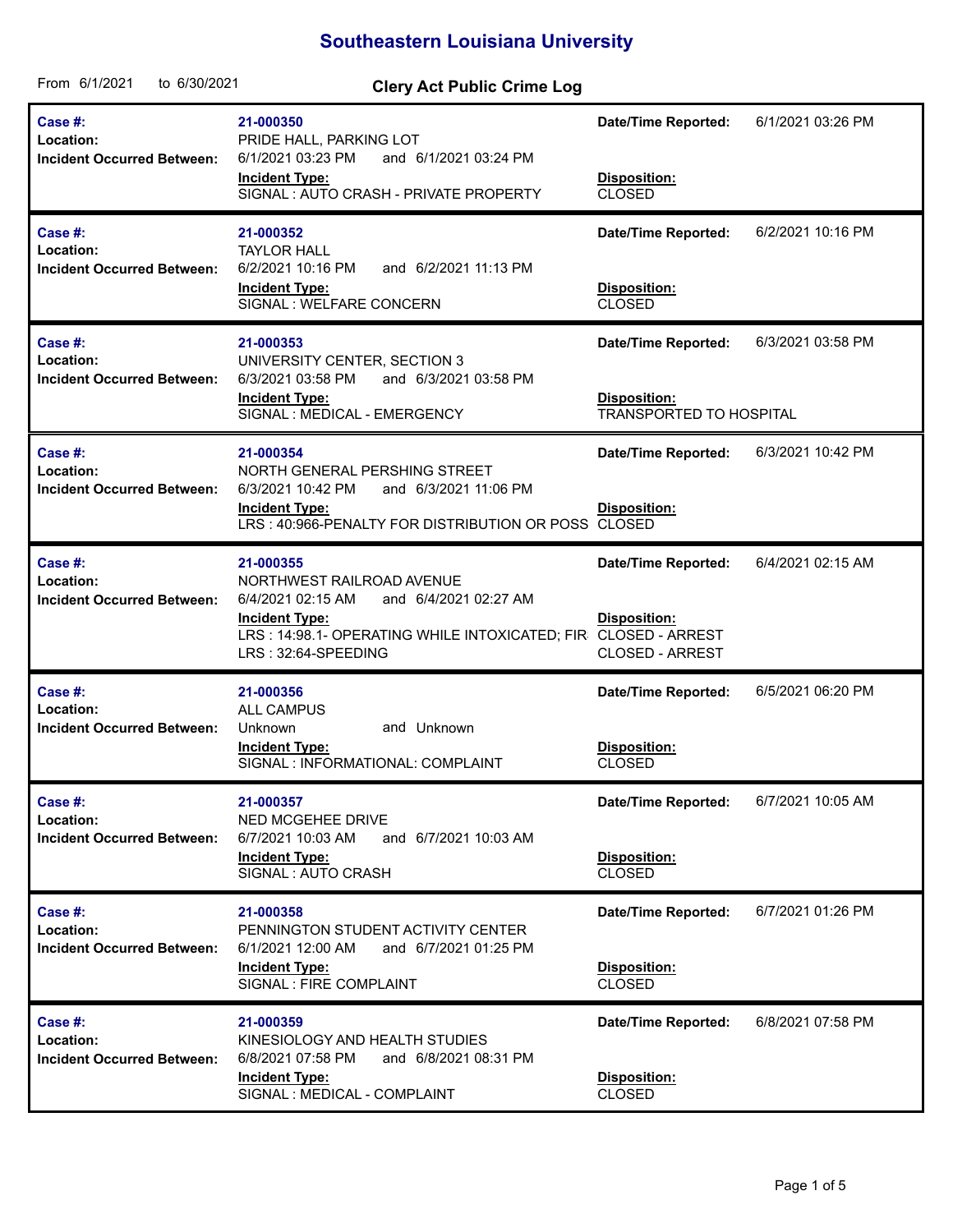| Case #:<br>Location:<br><b>Incident Occurred Between:</b>    | 21-000360<br>NORTH OAK STREET<br>6/9/2021 10:14 AM<br>and 6/9/2021 10:47 AM<br><b>Incident Type:</b><br>SIGNAL : MEDICAL - COMPLAINT                                                                                    | <b>Date/Time Reported:</b><br>Disposition:<br><b>CLOSED</b>                         | 6/9/2021 10:15 AM                                         |
|--------------------------------------------------------------|-------------------------------------------------------------------------------------------------------------------------------------------------------------------------------------------------------------------------|-------------------------------------------------------------------------------------|-----------------------------------------------------------|
| Case $#$ :<br>Location:<br><b>Incident Occurred Between:</b> | 21-000361<br>PHYSICAL PLANT, PURCHASING/RECEIVING WAREHOUSE<br>6/9/2021 02:55 PM<br>and 6/9/2021 03:00 PM<br><b>Incident Type:</b><br>SIGNAL : ACCIDENTAL DAMAGE                                                        | <b>Date/Time Reported:</b><br>Disposition:<br><b>CLOSED</b>                         | 6/10/2021 09:58 AM                                        |
| Case #:<br>Location:<br><b>Incident Occurred Between:</b>    | 21-000363<br><b>OFF CAMPUS</b><br>6/10/2021 04:26 PM<br>and 6/10/2021 04:59 PM<br><b>Incident Type:</b><br>SIGNAL : MEDICAL - EMERGENCY                                                                                 | <b>Date/Time Reported:</b><br>Disposition:<br><b>CLOSED</b>                         | 6/10/2021 04:26 PM                                        |
| Case #:<br>Location:<br><b>Incident Occurred Between:</b>    | 21-000364<br>NORTH OAK STREET<br>6/11/2021 01:16 AM<br>and 6/11/2021 01:17 AM<br><b>Incident Type:</b><br>LRS: 32:104-IMPROPER MOVEMENT AND SIGNAL RE ARRESTED<br>LRS: RS 14:98.6 UNDERAGE OPERATING WHILE INT ARRESTED | <b>Date/Time Reported:</b><br>Disposition:                                          | 6/11/2021 01:18 AM                                        |
| Case #:<br>Location:<br><b>Incident Occurred Between:</b>    | 21-000365<br>NORTHWEST RAILROAD AVENUE<br>6/11/2021 02:52 AM<br>and 6/11/2021 02:53 AM<br><b>Incident Type:</b><br>LRS: 14:98-OPERATING A VEHICLE WHILE INTOXICA ARRESTED<br>LRS: 32:64-SPEEDING                        | <b>Date/Time Reported:</b><br><b>Disposition:</b><br><b>ARRESTED</b>                | 6/11/2021 02:54 AM                                        |
| Case  #:<br>Location:<br><b>Incident Occurred Between:</b>   | 21-000366<br>LA HIGHWAY 3234/UNIVERSITY AVENUE<br>6/13/2021 08:05 AM<br>and 6/13/2021 08:05 AM<br><b>Incident Type:</b><br>SIGNAL : WELFARE CONCERN                                                                     | <b>Date/Time Reported:</b><br>Disposition:<br><b>CLOSED</b>                         | 6/13/2021 08:05 AM                                        |
| Case #:<br>Location:<br><b>Incident Occurred Between:</b>    | 21-000367<br><b>ASCENSION HALL</b><br>6/15/2021 09:23 PM<br>and 6/15/2021 09:27 PM<br><b>Incident Type:</b><br>SIGNAL : MEDICAL - EMERGENCY                                                                             | <b>Date/Time Reported:</b><br><b>Disposition:</b><br><b>TRANSPORTED TO HOSPITAL</b> | 6/15/2021 09:27 PM                                        |
| Case $#$ :<br>Location:<br><b>Incident Occurred Between:</b> | 21-000368<br><b>BATON ROUGE NURSING CENTER</b><br>and 6/17/2021 11:28 AM<br>6/17/2021 11:27 AM<br><b>Incident Type:</b><br>SIGNAL: AUTO CRASH - PRIVATE PROPERTY                                                        | Date/Time Reported:<br>Disposition:<br><b>CLOSED</b>                                | 6/17/2021 11:34 AM                                        |
| Case #:<br>Location:<br><b>Incident Occurred Between:</b>    | 21-000369<br>UNIVERSITY POLICE DEPT<br>6/17/2021 12:45 PM<br>and 6/17/2021 12:49 PM<br><b>Incident Type:</b><br>SIGNAL : MEDICAL - EMERGENCY                                                                            | <b>Date/Time Reported:</b><br>Disposition:<br><b>CLOSED</b>                         | 6/17/2021 12:49 PM                                        |
| Case #:<br>Location:<br><b>Incident Occurred Between:</b>    | 21-000370<br><b>OFF CAMPUS</b><br>6/6/2021 12:00 AM<br>and 6/6/2021 02:00 AM<br><b>Incident Type:</b><br>LRS: 14:42.1/V-SECOND DEGREE RAPE/VAGINAL                                                                      | <b>Date/Time Reported:</b><br><b>Disposition:</b>                                   | 6/18/2021 02:49 PM<br>REFERRED TO OTHER AGENCY/DEPARTMENT |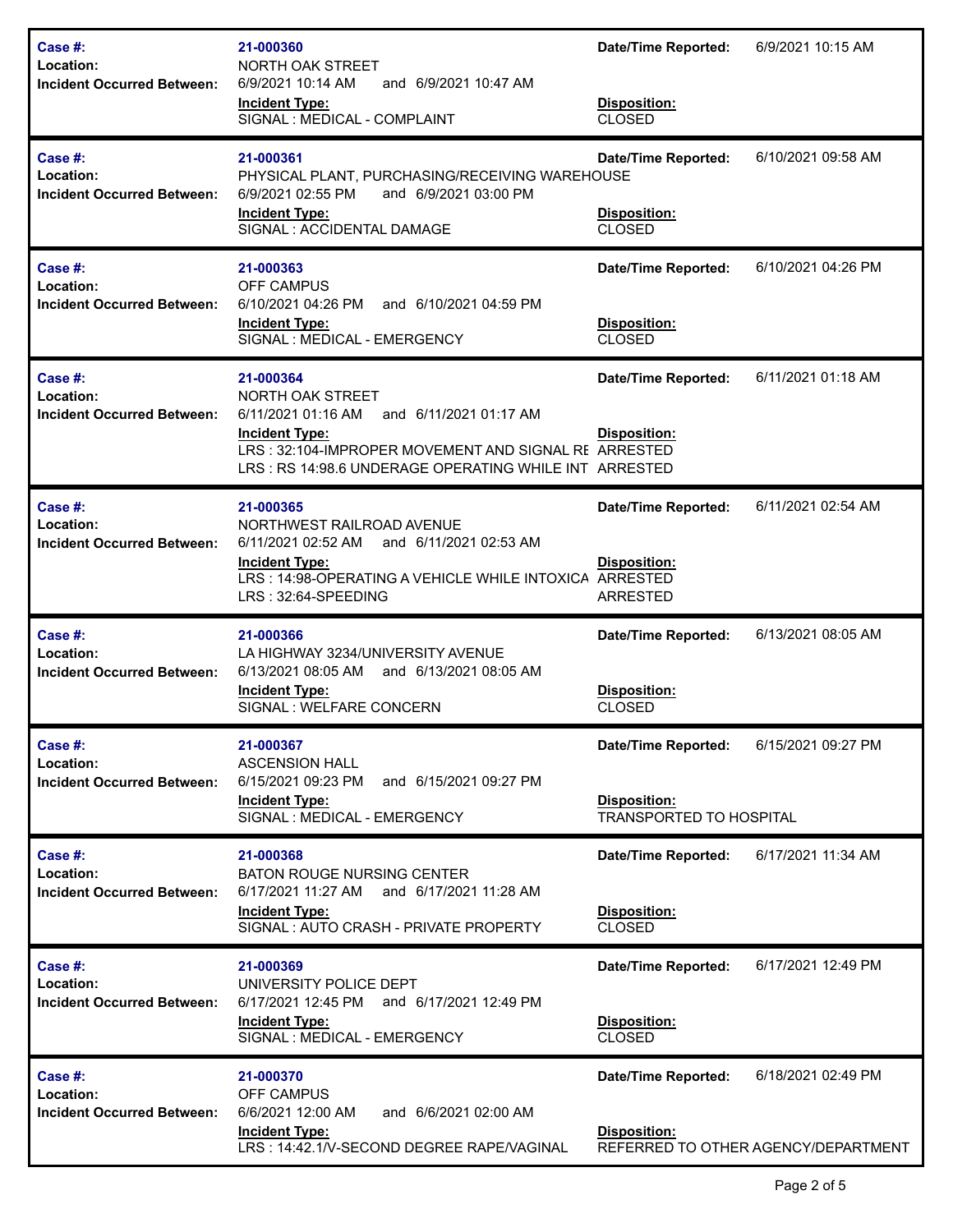| Case #:<br>Location:<br><b>Incident Occurred Between:</b>    | 21-000371<br>NORTHWEST RAILROAD AVENUE<br>6/20/2021 12:00 AM and 6/20/2021 12:01 AM<br><b>Incident Type:</b><br>LRS: 32:300-UNLAWFUL TO HAVE ALCOHOLIC BEVE CLOSED<br>LRS: 32:64-SPEEDING                                                                                                                         | <b>Date/Time Reported:</b><br>Disposition:<br><b>CLOSED</b>                                         | 6/20/2021 12:02 AM |
|--------------------------------------------------------------|-------------------------------------------------------------------------------------------------------------------------------------------------------------------------------------------------------------------------------------------------------------------------------------------------------------------|-----------------------------------------------------------------------------------------------------|--------------------|
| Case $#$ :<br>Location:<br><b>Incident Occurred Between:</b> | 21-000372<br>NORTHWEST RAILROAD AVENUE<br>6/20/2021 12:36 AM<br>and 6/20/2021 12:37 AM<br><b>Incident Type:</b><br>LRS: 14:108-RESISTING AN OFFICER<br>LRS: 14:98.3-OPERATING WHILE INTOXICATED; THIF ARRESTED<br>LRS: 32:64-SPEEDING<br>LRS: 32:79-IMPROPER DRIVING WITHIN LANE                                  | <b>Date/Time Reported:</b><br>Disposition:<br><b>ARRESTED</b><br><b>ARRESTED</b><br><b>ARRESTED</b> | 6/20/2021 12:38 AM |
| Case #:<br>Location:<br><b>Incident Occurred Between:</b>    | 21-000373<br>NORTH OAK STREET<br>6/21/2021 07:20 PM<br>and 6/21/2021 07:50 PM<br><b>Incident Type:</b><br>SIGNAL: AUTO CRASH                                                                                                                                                                                      | <b>Date/Time Reported:</b><br>Disposition:<br><b>CLOSED</b>                                         | 6/21/2021 07:22 PM |
| Case #:<br>Location:<br><b>Incident Occurred Between:</b>    | 21-000374<br><b>BASEBALL PARKING LOT</b><br>6/14/2021 12:00 PM<br>and 6/14/2021 03:00 PM<br><b>Incident Type:</b><br>LRS: 14:100-HIT AND RUN                                                                                                                                                                      | <b>Date/Time Reported:</b><br>Disposition:<br><b>CLOSED</b>                                         | 6/22/2021 11:47 AM |
| Case #:<br>Location:<br><b>Incident Occurred Between:</b>    | 21-000375<br>LA HIGHWAY 3234/UNIVERSITY AVENUE<br>6/22/2021 12:45 PM<br>and 6/22/2021 12:46 PM<br><b>Incident Type:</b><br>LRS: 32:52 DRIVER MUST BE LICENSED<br>LRS: 32:863.1-MUST SHOW PROOF OF INSURANCE ARRESTED<br>LRS: 47:508-EXPIRED LICENSE PLATE<br>LRS: CCRP 211.1-PERSONS WITH OUTSTANDING W. ARRESTED | <b>Date/Time Reported:</b><br>Disposition:<br><b>ARRESTED</b><br><b>ARRESTED</b>                    | 6/22/2021 12:47 PM |
| Case #:<br>Location:<br><b>Incident Occurred Between:</b>    | 21-000376<br><b>MEADE HALL</b><br>6/22/2021 03:14 PM<br>and 6/22/2021 03:15 PM<br><b>Incident Type:</b><br>SIGNAL : MEDICAL - EMERGENCY                                                                                                                                                                           | <b>Date/Time Reported:</b><br><b>Disposition:</b><br><b>TRANSPORTED TO HOSPITAL</b>                 | 6/22/2021 03:16 PM |
| Case #:<br>Location:<br><b>Incident Occurred Between:</b>    | 21-000377<br>ASCENSION HALL, PARKING LOT<br>6/22/2021 10:51 PM and 6/22/2021 11:48 PM<br><b>Incident Type:</b><br>LRS: 14:99-RECKLESS OPERATION OF A VEHICLE                                                                                                                                                      | <b>Date/Time Reported:</b><br>Disposition:<br><b>CLOSED</b>                                         | 6/22/2021 10:59 PM |
| Case #:<br>Location:<br><b>Incident Occurred Between:</b>    | 21-000378<br><b>CEFALU PARKING LOT</b><br>6/23/2021 08:00 AM<br>and 6/23/2021 09:15 AM<br><b>Incident Type:</b><br>SIGNAL: SUSPICIOUS ACTIVITY                                                                                                                                                                    | <b>Date/Time Reported:</b><br>Disposition:<br><b>CLOSED</b>                                         | 6/24/2021 01:01 PM |
| Case #:<br>Location:<br><b>Incident Occurred Between:</b>    | 21-000379<br>NORTHWEST RAILROAD AVENUE<br>6/25/2021 01:56 AM and 6/25/2021 01:57 AM<br><b>Incident Type:</b><br>LRS: 32:415-SUSPENDED/REVOKED THIS STATE AN ARRESTED<br>LRS: 32:64-SPEEDING                                                                                                                       | <b>Date/Time Reported:</b><br><b>Disposition:</b><br><b>ARRESTED</b>                                | 6/25/2021 01:58 AM |